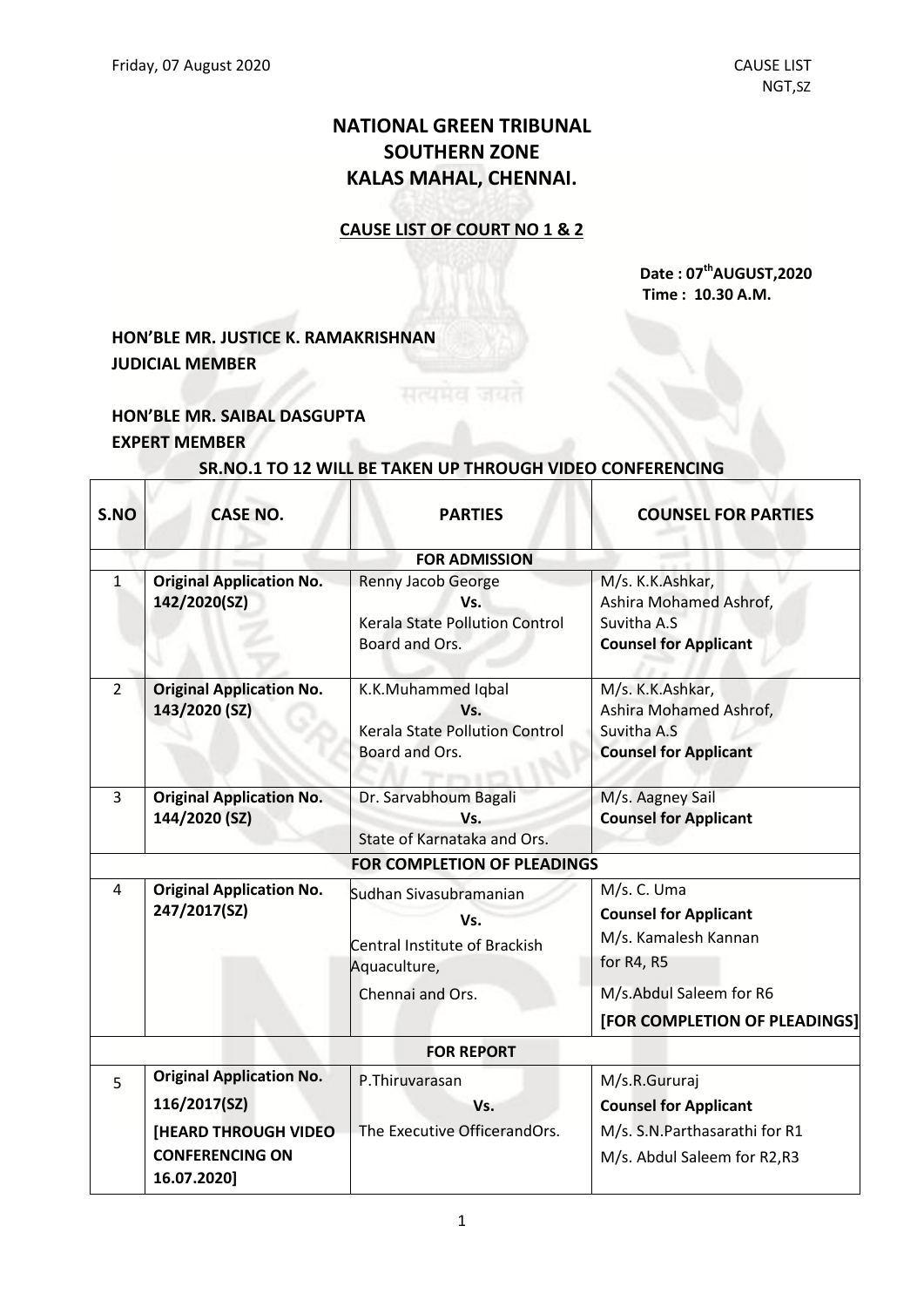| 6              | <b>Original Application No.</b><br>210/2017(SZ)                                                                                                                                                                                                                | Vanmeegam,<br>a Society registered under the                                                                       | M/s. Kasirajan for R4,R5<br>M/s.L.G.Sahadevanfor R6 & R7<br>[FOR FILING REPORT]<br>M/s. R.N.Ganesh<br><b>Counsel for Applicant</b>                              |
|----------------|----------------------------------------------------------------------------------------------------------------------------------------------------------------------------------------------------------------------------------------------------------------|--------------------------------------------------------------------------------------------------------------------|-----------------------------------------------------------------------------------------------------------------------------------------------------------------|
|                | <b>HEARD THROUGH VIDEO</b><br><b>CONFERENCING ON</b><br>22.06.2020]                                                                                                                                                                                            | Tamil Nadu Societies Registration<br>Act,<br>Vs.<br>The Chief Secretary,<br>Chennai and Ors.<br><b>FOR HEARING</b> | M/s. S.N. Parthasarathi<br>for R1,R2,R4,R5,R7 to R10<br>M/s. Abdul Saleemfor R3<br>M/s. Syed Nurullah Sheriff for R6<br>[FOR CONSIDERATION OF REPORT]           |
| $\overline{7}$ | M.A.No.234/2016(SZ)                                                                                                                                                                                                                                            | Veerendra Kumar. R                                                                                                 | M/s.A.Yogeshwaran                                                                                                                                               |
|                | IN<br>Diary.No.623/2016(SZ)<br>IN<br>Unnumbered<br>Appeal/2016(SZ)<br><b>[HEARD THROUGH VIDEO</b>                                                                                                                                                              | Vs.<br>The Ministry of Environment,<br>Forests and Climate Change,<br>New Delhi and Ors.                           | <b>Counsel for Appellant</b><br>M/s. G.M.Syed Nurullah Sheriff<br>for R1<br>M/s. Vasanth.H.K for R2<br>M/s. M.R.Gokul Krishnan for R3<br>M/s. S.S.Rajesh for R4 |
|                | <b>CONFERENCING ON</b><br>21.07.2020,27.07.2020]                                                                                                                                                                                                               |                                                                                                                    | [FOR HEARING]                                                                                                                                                   |
| 8              | <b>Review Application No.</b><br>03/2020(SZ)<br>IN<br>Original Application No.<br>08/2016(SZ)<br><b>HEARD THROUGH VIDEO</b><br><b>CONFERENCING ON</b><br>15.06.2020]<br><b>ADJOURNED THROUGH</b><br><b>VIDEO CONFERENCING ON</b><br>23.07.2020]<br><b>WITH</b> | Kamarajar Port Limited<br>Vs.<br>R. Ravivarman and Ors.                                                            | M/s. M.T.Arunan<br><b>Counsel for Applicant</b><br>M/s.Kamalesh Kannan for State<br>respondents.<br>M/s. Abdul Saleem, Saravanan<br>for TNPCB                   |
| 9              | <b>Review Application No.</b><br>04/2020(SZ)<br>IN<br><b>Original Application No.</b><br>152/2016(SZ)<br><b>[HEARD THROUGH VIDEO</b><br><b>CONFERENCING ON</b><br>15.06.2020]<br><b>ADJOURNED THROUGH</b>                                                      | Kamarajar Port Limited<br>Vs.<br>Meenavar Nala Sangam and<br>Ors.                                                  | M/s. M.T.Arunan<br><b>Counsel for Applicant</b><br>M/s.Kamalesh Kannan for State<br>respondents.<br>M/s. Abdul Saleem, Saravanan<br>for TNPCB                   |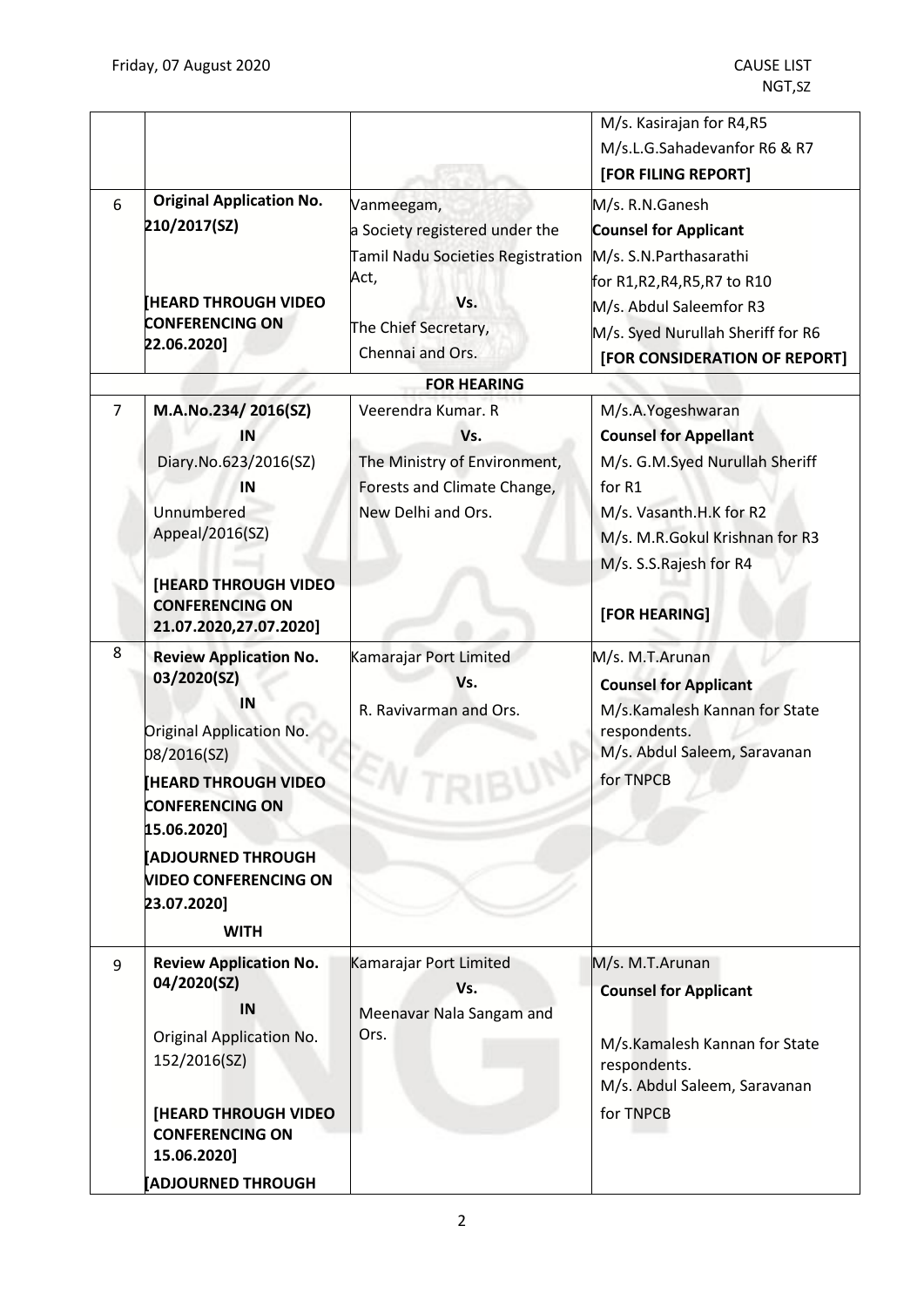|          | <b>VIDEO CONFERENCING ON</b>                                                                                                        |                                                                                                              |                                                                                                                                                                                                                                             |
|----------|-------------------------------------------------------------------------------------------------------------------------------------|--------------------------------------------------------------------------------------------------------------|---------------------------------------------------------------------------------------------------------------------------------------------------------------------------------------------------------------------------------------------|
|          | 23.07.2020]                                                                                                                         |                                                                                                              |                                                                                                                                                                                                                                             |
| 10<br>11 | M.A.No.148/2017(SZ)<br>IN<br>Original Application No.<br>118/2017 (SZ)<br><b>WITH</b><br><b>Original Application No.</b>            | Sri Kommana Lakshmi Bala<br>Ganeswara Rao,<br>Vs.<br>The State of Andhra Pradesh<br>andOrs.                  | M/s. P. Venkaiah Naidu<br><b>Counsel for Applicant</b><br>M/s. MadhuriDonti Reddy<br>for R1 to R4<br>[HEARING]                                                                                                                              |
|          | 257/2017(SZ)<br><b>HEARD THROUGH VIDEO</b><br><b>CONFERENCING ON</b><br>17.06.2020]                                                 | M/s. MCV Eco Systems<br>Vs.<br>State of Andhra Pradesh and<br>ors.<br>मत्यमय जयत                             | M/s. Naidu Associates<br>P.Venkaiah Naidu<br><b>Counsel for Applicant</b><br>M/s. Madhuri Donti Reddy<br>for R1 to R4<br>M/s. V.Suthakar for R5                                                                                             |
| 12       | <b>Original Application No.</b><br>20 of 2018(SZ)<br><b>HEARD THROUGH VIDEO</b><br><b>CONFERENCING ON</b><br>18.06.2020,22.07.2020] | N.Muthusamy<br>Vs.<br>The District Collector,<br>Namakkal Districtand Ors.                                   | M/s. S.SathiaChandran<br><b>Counsel for Applicant</b><br>M/s. Kamalesh Kannan for R1<br>M/s. Kasirajan for R2<br>M/s. Rita Chandrasekar for R3<br>[HEARING]                                                                                 |
|          |                                                                                                                                     | SR.NO.13 WILL BE TAKEN UP ON 02.09.2020 THROUGH VIDEO CONFERENCING                                           |                                                                                                                                                                                                                                             |
| 13       | <b>Appeal No.41/2017(SZ)</b>                                                                                                        | Human Rights Forum<br>Through S.Jeevan Kumar and Ors.<br>Vs.<br>Union of IndiaandOrs.                        | M/s.StanleyHebzon Singh<br><b>Counsel for Appellant</b><br>M/s. M.R.GokulKrishnanfor R1<br>M/s. T.SaiKrishnanfor R3<br>M/s. RamachanderRaofor R4<br>[FOR HEARING]                                                                           |
|          |                                                                                                                                     | SR.NO.14 WILL BE TAKEN UP ON 28.08.2020 THROUGH VIDEO CONFERENCING                                           |                                                                                                                                                                                                                                             |
| 14       | Appeal No.93/2017(SZ)<br><b>[HEARD THROUGH VIDEO</b><br><b>CONFERENCING ON</b><br>19.06.2020,13.07.2020]                            | Ajayaghosh<br>Vs.<br><b>State Environment Impact</b><br>Assessment Authority,<br>Kerala and Ors.             | M/s. Harish Vasudevan<br><b>Counsel for Appellant</b><br>M/s.VidyalakshmiVipin for R1,R2<br>M/s. E.K.Kumaresanfor R3<br>M/s. P.B.Sahasranamam for R4,R5<br>[HEARING]                                                                        |
|          |                                                                                                                                     | SR.NO.15 WILL BE TAKEN UP ON 31.08.2020 THROUGH VIDEO CONFERENCING                                           |                                                                                                                                                                                                                                             |
| 15       | Appeal.No.08/2020(SZ)<br><b>[HEARD THROUGH VIDEO</b><br><b>CONFERENCING ON</b><br>15.05.2020, 23.06.2020]                           | <b>Environment Support Group</b><br>Vs.<br>Karnataka Road Development<br>Corporation Limited.,<br>Bengaluru. | M/s. A.Yogeshwaran<br><b>Counsel for Appellant</b><br>M/s. Yashodhar Hegde for R1<br>M/s. Me. Saraswathy for R4<br>M/s. Darpan K.M for R6<br>M/s. M.R. Gokul Krishnan for R10<br><b>[FOR COMPLETION OF</b><br><b>PLEADINGS AND HEARING]</b> |